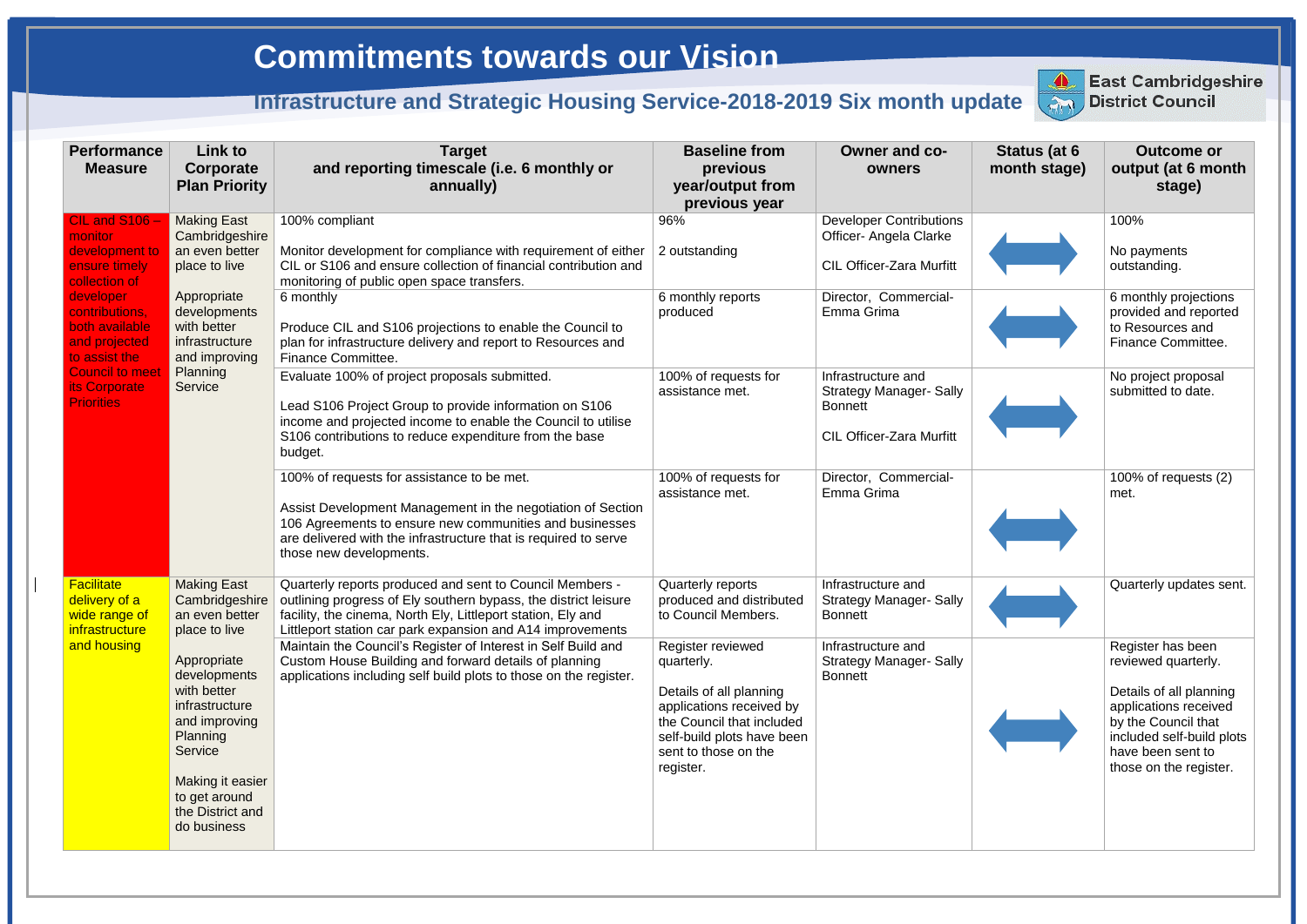| North $Ely -$<br>facilitate the<br>delivery of a<br>sustainable<br>community in<br>line with the<br>vision set out in<br>the draft<br><b>Supplementary</b><br><b>Planning</b><br><b>Document</b> | Appropriate<br>developments<br>with better<br>infrastructure<br>and improving<br>Planning<br>Service                                                                                                   | Work with partners to develop appropriate schemes for<br>infrastructure and services to North Ely<br>Explore Community Facility requirements for the North Ely<br>Development<br>Work with the applicants to ensure that infrastructure delivery<br>is co-ordinated and in accordance with the planning<br>applications | The Planning Service is<br>working with the applicant<br>on the discharge of<br>planning conditions and<br>this will be ongoing and<br>feed into the other North<br>Ely work areas.<br>Assistance has been<br>given as required. | Infrastructure and<br><b>Strategy Manager- Sally</b><br><b>Bonnett</b>                                    | The Planning Service<br>is working with the<br>applicant on the<br>discharge of planning<br>conditions and this will<br>be ongoing and feed<br>into the other North Ely<br>work areas.<br>Assistance has been<br>given regarding the<br>community<br>infrastructure required<br>for the second phase of<br>the Endurance Estates<br>site. |
|--------------------------------------------------------------------------------------------------------------------------------------------------------------------------------------------------|--------------------------------------------------------------------------------------------------------------------------------------------------------------------------------------------------------|-------------------------------------------------------------------------------------------------------------------------------------------------------------------------------------------------------------------------------------------------------------------------------------------------------------------------|----------------------------------------------------------------------------------------------------------------------------------------------------------------------------------------------------------------------------------|-----------------------------------------------------------------------------------------------------------|-------------------------------------------------------------------------------------------------------------------------------------------------------------------------------------------------------------------------------------------------------------------------------------------------------------------------------------------|
| Communicate<br>with the<br>relevant<br>stakeholders<br>through<br>consultation<br>events, forums<br>and update<br>sessions                                                                       | A customer<br>driven efficient<br>Council with a<br>"can do"<br>attitude and pro<br>business<br>approach and<br>commercially<br>focused to<br>ensure financial<br>self sufficiency<br>for the taxpayer | 2 growth delivery newsletters<br>Produce 2 growth delivery newsletters to educate and inform<br>the wider community on forthcoming plans in the district, and<br>other items of interest, and any 'feel good' projects to promote<br>the work of the District Council                                                   | 2 newsletter produced                                                                                                                                                                                                            | <b>Developer Contributions</b><br>Officer- Angela Clarke                                                  | 1 newsletter produced.                                                                                                                                                                                                                                                                                                                    |
|                                                                                                                                                                                                  |                                                                                                                                                                                                        | Visits as requested by Parish Councils<br>Continue the parish council liaison programme to educate and<br>provide guidance to local councils on the community<br>infrastructure levy and the meaningful proportion                                                                                                      | 3 Parish Councils visited                                                                                                                                                                                                        | Director, Commercial-<br>Emma Grima                                                                       | 3 Parish Councils<br>visited.                                                                                                                                                                                                                                                                                                             |
|                                                                                                                                                                                                  |                                                                                                                                                                                                        | Consult local parish councils and key stakeholders on the CIL<br>Regulations 123 list (R123 List) and CIL Governance Plan<br>which sets out what infrastructure may benefit from CIL<br>funding and how the funding may be allocated.                                                                                   | Consultation/call for<br>projects currently on-<br>going.                                                                                                                                                                        | Infrastructure and<br><b>Strategy Manager- Sally</b><br><b>Bonnett</b><br><b>CIL Officer-Zara Murfitt</b> | Call for Projects held<br>and new projects<br>added to the R123 List<br>at Full Council on 24th<br>May 2018.                                                                                                                                                                                                                              |
|                                                                                                                                                                                                  |                                                                                                                                                                                                        | 4 forums<br>Continue the CIL education programme and agents' forums to<br>educate developers/agents and self build applicants about the<br>CIL process                                                                                                                                                                  | 2 forums held                                                                                                                                                                                                                    | <b>Developer Contributions</b><br><b>Officer- Angela Clarke</b>                                           | These are now being<br>delivered by the<br>Planning Team.                                                                                                                                                                                                                                                                                 |
|                                                                                                                                                                                                  |                                                                                                                                                                                                        | 1 workshop<br>Hold an annual CIL/R123 List workshop held to give details of<br>the process for applying for CIL funding to parish councils and<br>other interested parties                                                                                                                                              | 1 presentation given at<br>parish forum.                                                                                                                                                                                         | Infrastructure and<br><b>Strategy Manager- Sally</b><br><b>Bonnett</b><br><b>CIL Officer-Zara Murfitt</b> | Event held- details of<br>the process for<br>applying for CIL<br>funding given to parish<br>councils and other<br>interested parties as<br>part of this.                                                                                                                                                                                  |
|                                                                                                                                                                                                  |                                                                                                                                                                                                        | Monthly<br>Review all existing service web pages to ensure that only up to<br>date accurate and relevant information is live on the Councils<br>website                                                                                                                                                                 | Monthly reviews<br>undertaken                                                                                                                                                                                                    | <b>CIL Officer-Zara Murfitt</b>                                                                           | Reviews undertaken<br>and web pages<br>updated where<br>necessary.<br>CIL pages in the                                                                                                                                                                                                                                                    |